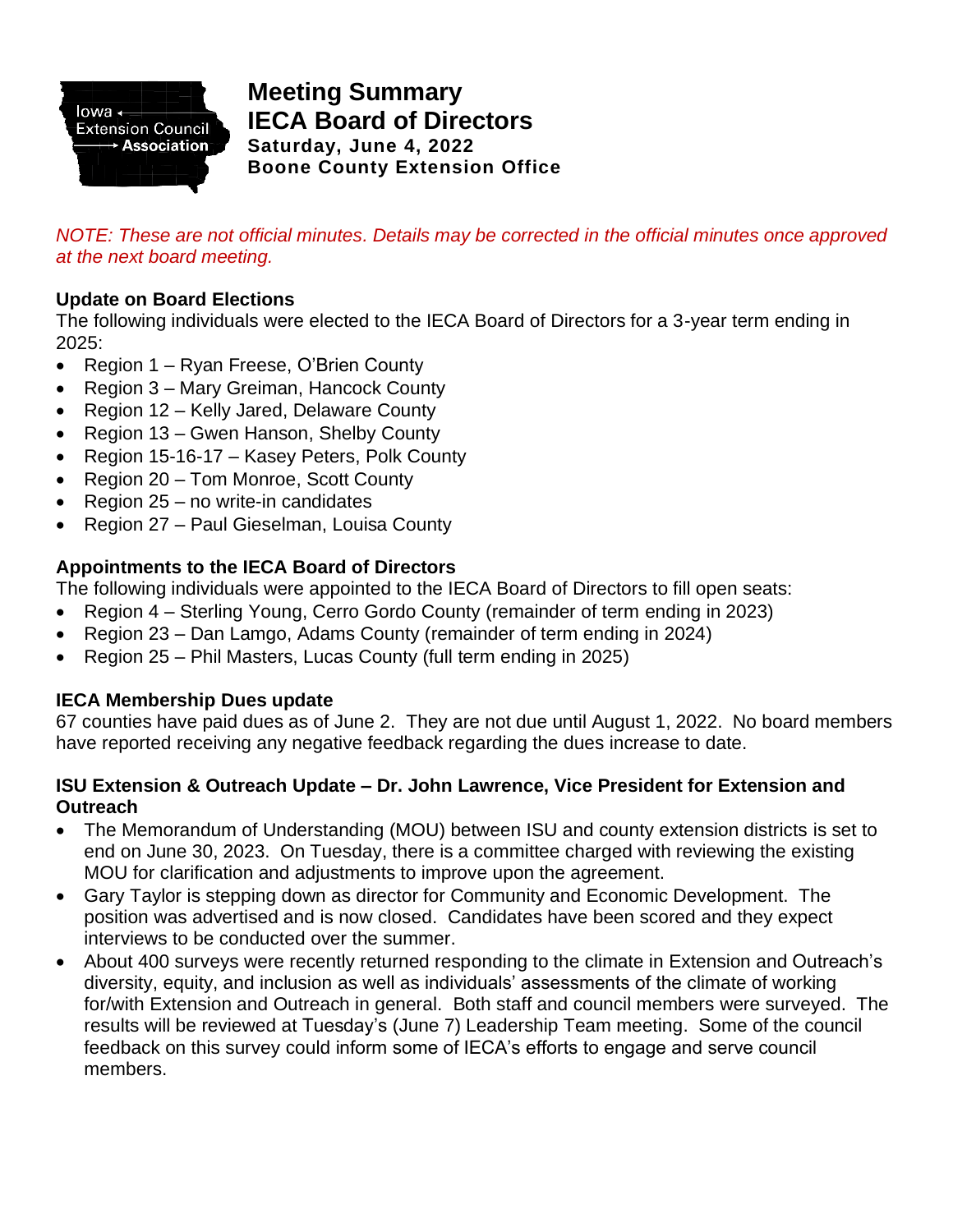### **MOU Renewal Committee**

- The committee meets for the first time on Tuesday, June 7. Jennifer Vit, Dr. Lawrence, and Andrea Nelson, along with the following individuals, will serve on the 2023-2026 MOU Renewal Committee:
	- o Mary Beth DeWall, Dickinson County Extension Council member
	- o Lori Donahoe, Johnson County Extension Council member
	- o Dennis Goering, Polk County Extension Council member
	- o Paige Grandgeorge, Wright County Extension Council member
	- o Terry Janssen, Region 7 director
	- o Holly Loan, Clayton County director
	- o Tom Monroe, Scott County Extension Council member, IECA Board member
	- o Ben Pullen, senior field manager, 4-H Youth Development
	- o Hailee Sandberg, Linn County director
	- o Janet Smith, Region 27 director
	- o Jamie Thompson, Mills County Extension Council member, IECA Board member
	- o Barb Wollan, family wellbeing specialist, Human Sciences
- The committee will be working on this throughout the summer with a hope to have a final draft back by the first of the year for councils to review and sign by June 2023.
- Council members are encouraged to read the existing MOU document closely to think about how it helps them and how it doesn't help them. Staff members are encouraged to help facilitate this with councils.
- It was suggested that the committee provide an FAQ to accompany the MOU to help ease the general understanding of the items in the document.

## **County Services Update – Andrea Nelson, Asst. Vice-President for County Services**

- The Region 17 (Story County) Director position has been filled with Donovan Olson, previous Region 4 Director. They are interviewing candidates this week for the Region 4 position.
- Check your email for information about area meetings in September and October. Council members are invited to attend, along with staff members.
- Councils should work with staff to conduct a carryover analysis, making financial projections between now and June 30 to identify if there will be carryover at the end of the fiscal year and if your council is within their published budget.
- Council elections are on the horizon. Nominating committees are being formed now. Council orientation of newly elected council members will be taking place in December and January. There will be both in-person and virtual options available.
- There is a program planning process being piloted this summer with 11 counties. The tool is designed to help councils work on program planning. Hopefully, by September this new tool will be available for the entire state. Andrea will report back to the board in the fall and will share this tool.

## *We Are Iowa 4-H: Organizational Fundamentals* **Document**

- This document is an update of the previous "Core Principles" document. Of note to councils: this guidance defines the role of councils in the 4-H program as providing the personnel and means for supervision. The 4-H Youth Development unit provides the program direction. It also identifies the roles of each individual/group that takes part in the 4-H program.
- There are 2 standard job descriptions (CYC and K-12 Coordinator) linked in the document that are available for councils to utilize when hiring personnel.
- This document also addresses the research theory behind 4-H programming. It positions 4-H well for programming beyond the traditional 4-H club format.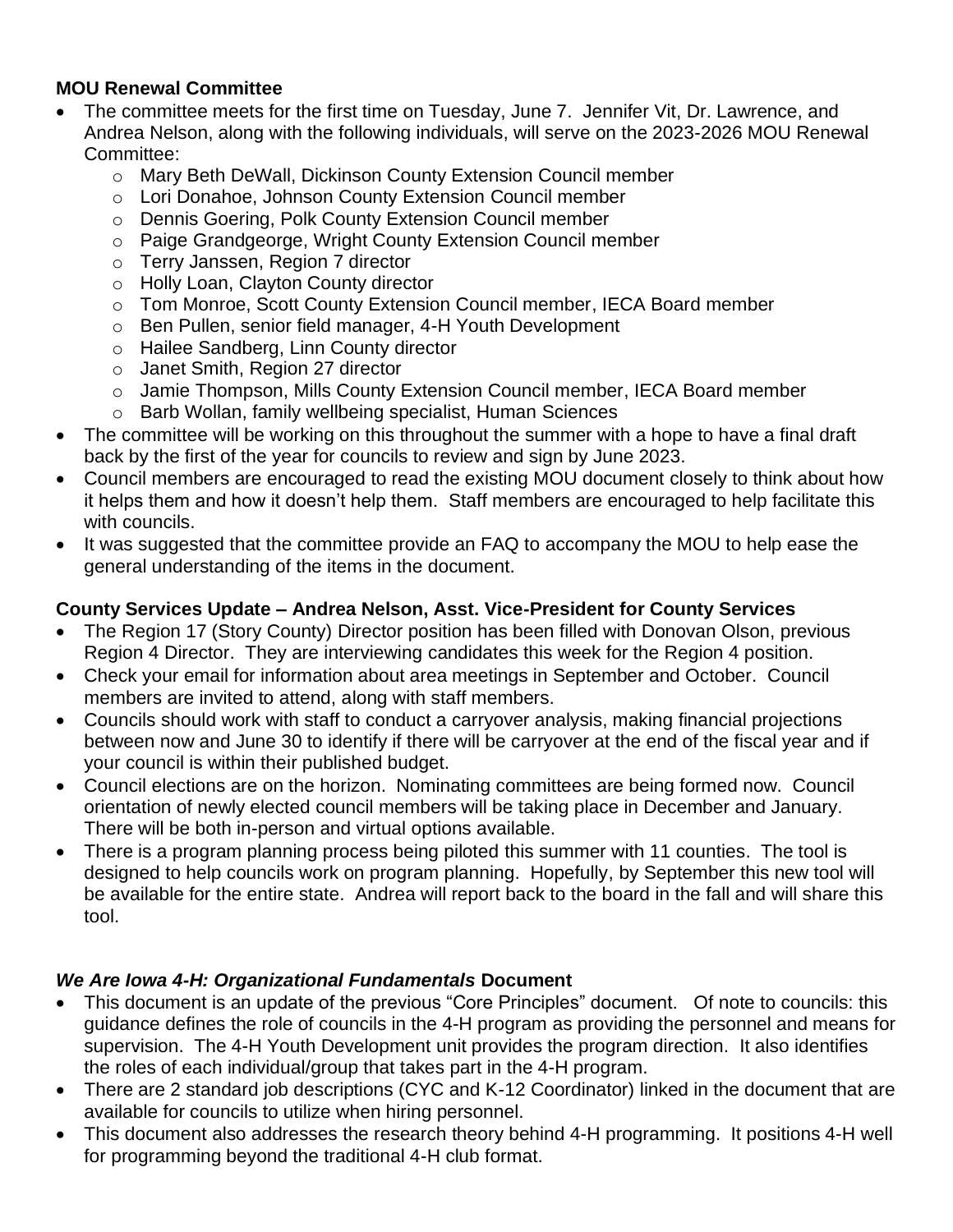• This document should be read by all staff and council members should read through and understand.

### **IECA Action Planning**

The [2022-2025 IECA Action Plan](https://www.iaextensioncouncils.org/ieca-action-plan) was discussed. The board learned about motivation theory and discussed how that might relate to our next implementation phase. Some items were referred to the board committees to take the lead. General discussion included the following:

- Regional meetings
	- $\circ$  Some regions have tried this and there isn't good attendance, but other regions have had a great turnout.
	- o Content: share successes and future plans. This would also be a good opportunity to bring in program specialists, Dr. Lawrence, Andrea, Jennifer.
	- o Regional meetings could be promoted in a 3-minute video. IECA could provide some tips and suggested structure.
	- o One goal would also to provide some cross-pollination of ideas and problem solving. Suggestion: HR focus
- **IECA Member Benefits** 
	- o Identifying new benefits IECA could provide
	- o Needs assessment to see what the needs are that IECA could help with
	- o Helping counties strategically think about how to help with staffing for counties whose tax dollars are capped. What funding options are available that counties could tap?
- New council member orientation
	- o How can we target new council members in the orientation to better understand what IECA is and how it helps councils?
	- o How can we capture the attention of council nominees before they begin? Or immediately after they are elected.
- 3-minute videos
	- $\circ$  Identify which 3-minute videos should be requested for the next upcoming year.  $$ including parliamentary procedure
	- $\circ$  Role of council members discuss motivation for being on the ballot and how they can fulfill their own goals as a council member.
- Nominating committees making sure that the whole county is represented

### **Officer Elections for 2022-2023 Board**

- President: Connie Casson
- President-Elect: Kelly Jared
- Secretary: Dan Lamgo
- Treasurer: Jamie Thompson

### **Extension Council Conference**

- The 2022 conference went well. The breakout sessions were very good. Turnout was disappointing. The conference committee discussed trying a virtual conference every other year. There is still a desire to find ways to network, so we could potentially do that at the end of the conference in smaller breakout rooms.
- Financial summary We still do not have all of the registration fees paid, so we do not yet have a summary for the 2022 conference.
- It was decided to do a virtual conference in 2023 in the winter months, with timing depending on when we host a legislative event.
- Conference chair and committee appointment for 2023 Le Ann Lawler agreed to serve on the conference committee. Julie will send a note to the board to see if there are others interested in serving on this committee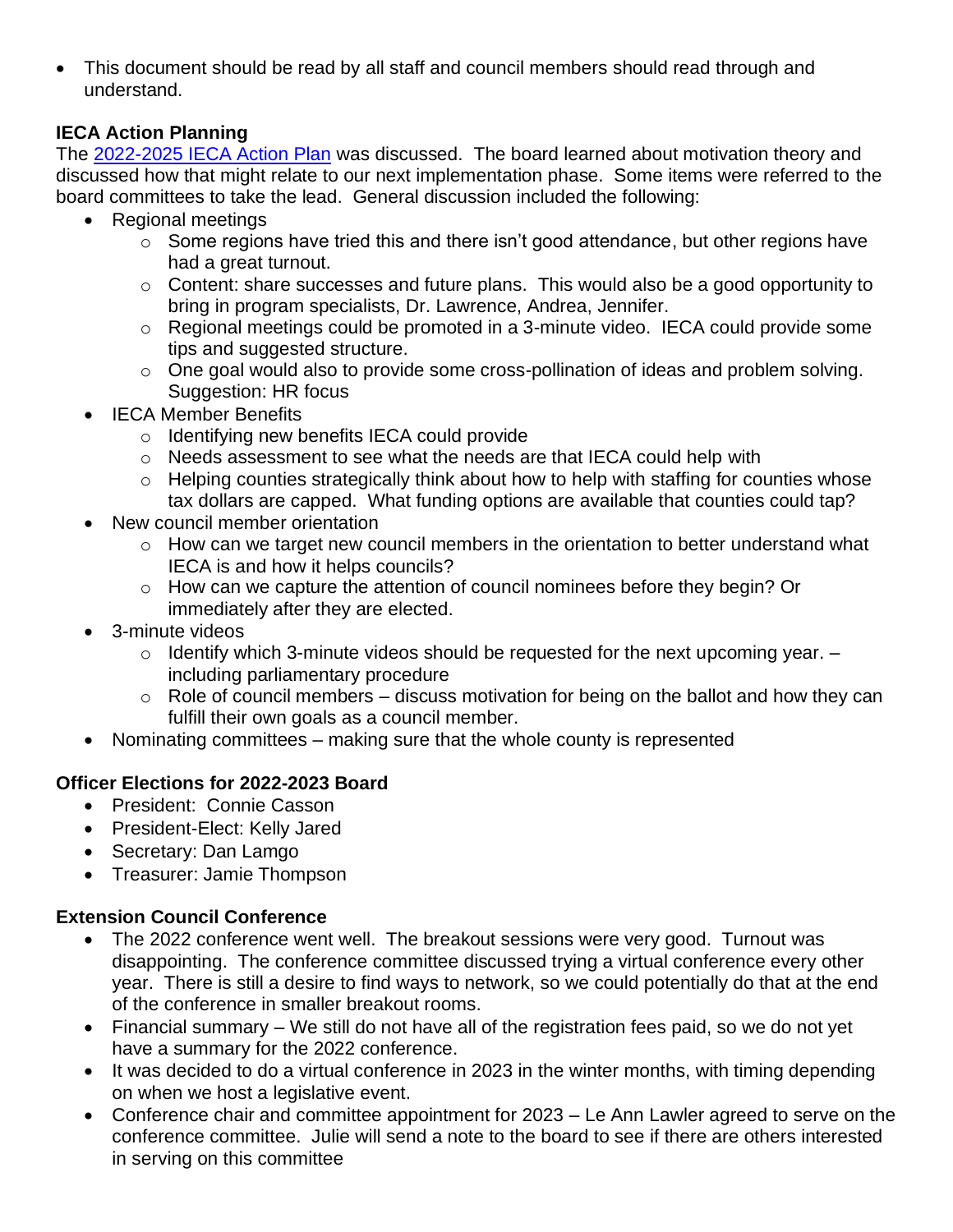# **Finance, Policy, & Legislation Committee Report**

- Committee chair: Paul Gieselman
- The following budget was set for FY2023:

| THE TUITUMITY DUUYEL WAS SELTUL TI ZUZU.                                        |                              |             |  |  |
|---------------------------------------------------------------------------------|------------------------------|-------------|--|--|
| <b>Category Description</b>                                                     | <b>FY23</b><br><b>Budget</b> |             |  |  |
| <b>INCOME</b>                                                                   |                              |             |  |  |
| <b>Membership Dues</b>                                                          |                              | \$30,720.00 |  |  |
| <b>EAP Payment</b>                                                              |                              | 9,500.00    |  |  |
| <b>Extension Council Conf.</b>                                                  |                              | 500.00      |  |  |
| <b>TOTAL INCOME</b>                                                             |                              | \$40,720.00 |  |  |
| <u>EXPENSES</u>                                                                 |                              |             |  |  |
| General                                                                         |                              |             |  |  |
| <b>Bank Charges</b>                                                             | \$                           | 30.00       |  |  |
| Copies                                                                          |                              | 1,000.00    |  |  |
| Misc.                                                                           |                              | 500.00      |  |  |
| <b>Office Supplies</b>                                                          |                              | 350.00      |  |  |
| Postage                                                                         |                              | 500.00      |  |  |
| Travel                                                                          |                              | 6,000.00    |  |  |
| Insurance                                                                       |                              | 975.00      |  |  |
| <b>TOTAL General</b>                                                            | \$                           | 9,355.00    |  |  |
| <b>Comm. &amp; Networking</b>                                                   |                              |             |  |  |
| Communications                                                                  | \$<br>\$                     | 1,200.00    |  |  |
| <b>TOTAL Comm &amp;</b><br><b>Networking</b>                                    |                              | 1,200.00    |  |  |
| <b>Human Resources &amp; Member Services</b>                                    |                              |             |  |  |
| <b>Council Conference</b>                                                       | \$                           | 1,580.00    |  |  |
| EAP                                                                             |                              | 9,000.00    |  |  |
| Legal Services                                                                  |                              | 15,000.00   |  |  |
| <b>TOTAL Human Resources</b><br>& Member Services                               |                              | \$25,580.00 |  |  |
| <b>Finance, Policy, &amp; Legislation</b><br>$\sim$ $\sim$ $\sim$ $\sim$ $\sim$ |                              |             |  |  |

| Legislative Contacts                | 775.00 |
|-------------------------------------|--------|
| <b>TOTAL Finance, Policy, &amp;</b> | 775.00 |
| Legislation                         |        |

| <b>TOTAL EXPENSES</b> | \$36,910.00 |
|-----------------------|-------------|
|                       |             |

**OVERALL TOTAL \$ 3,810.00**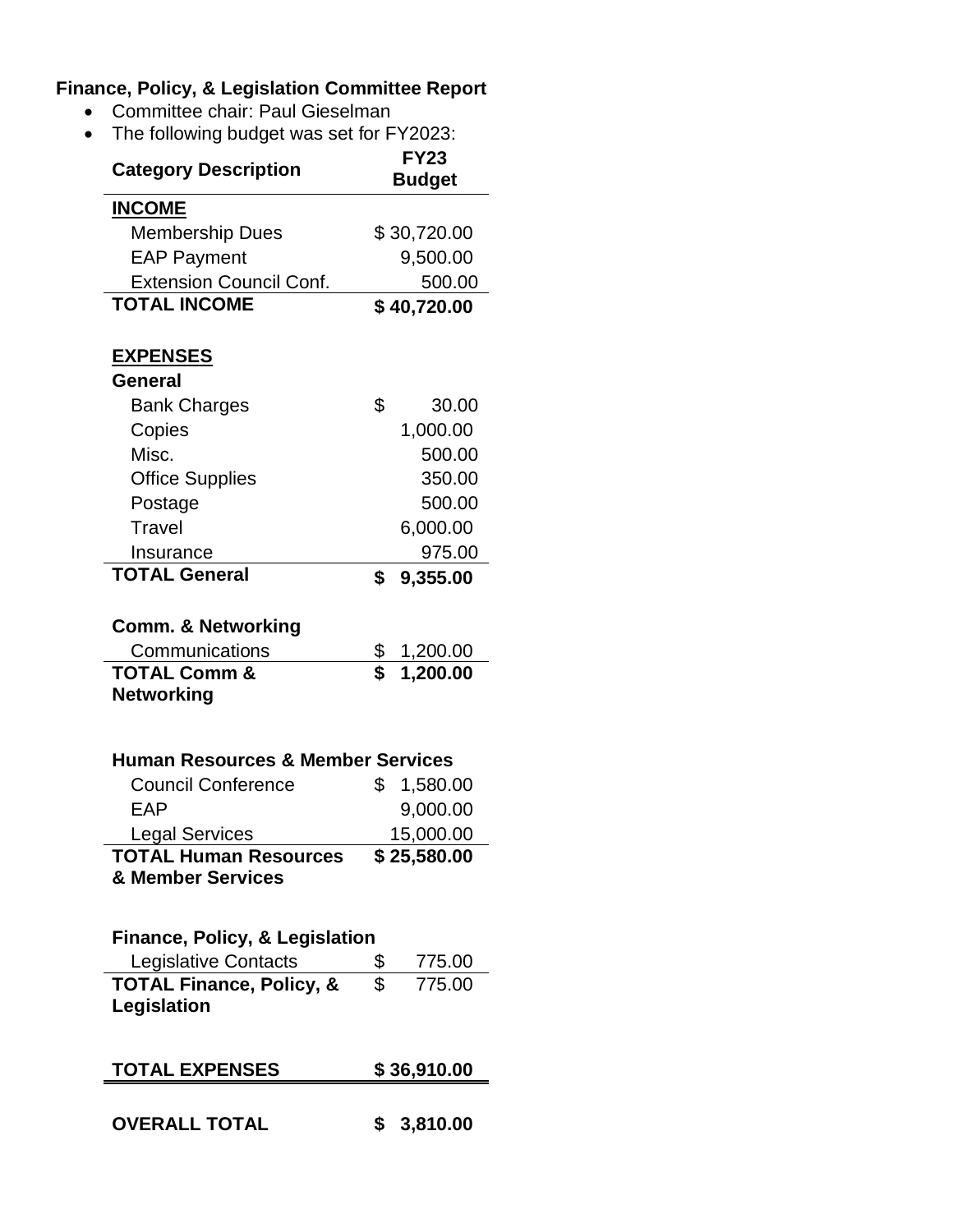- Kim Rinker volunteered to do a fiscal review of the FY2022 books in the upcoming months.
- Legislative involvement in 2023
	- o Local legislative coffees
	- $\circ$  Day on the Hill without 4-H involvement, scaled back event

#### **Human Resources & Member Services Committee Report**

- Committee chair: Bruce Clark
- Member benefits survey
	- o Reviewed the 2016 survey. The committee proposes that the survey be revised and sent to councils to ask them to fill out as a group.
	- $\circ$  Timing = fall to be compiled by January meeting.
- Process for Executive Director Annual Review of Goals
	- o Timing:
		- **E** January: Send out the feedback form in January
		- **E** February: Feedback forms returned
		- Early March: Share results with the executive director
	- o Distribution of feedback form
		- Electronic format
		- All IECA board members complete the form
		- President and/or president-elect compile the results
	- o Discussion of results
		- IECA officers (president, president-elect, secretary, treasurer) review results
		- President and president-elect meet with the executive director to share results
		- Full board receives a very general summary (meets/does not meet expectations) of the results at a full board meeting

### **Communication & Networking Committee Report**

- Committee chair: Gwen Hanson
- 3-minute video content
	- o Target new council members following elections with a focus on engagement; Connie could be interviewed; the video could be emailed directly to new council members
	- o Use conference breakout session topics for 3-minute videos to introduce topics and then direct them to full video recordings from the conference
- Engaging newly-elected council members
	- $\circ$  welcome packet from IECA include a small token gift (magnet, notepad), invite them to the conference. Share *Top 5 things you need to know as a council member*

### **Executive Director Report – Jennifer Vit**

- EAP Update 96 counties are participating this year with 384 county employees
- IECA sponsored an EAP lunch and learn for managers and supervisors. The webinar *Communicating in Difficult Situations* was presented by EAP staff member Lars Peterson
- Kay Oskvig from Whitfield & Eddy Law will be providing a training for council members on July 25 at 6 pm. The content will be targeted to personnel committees and touching on personnel records, hiring, and firing.
- IECA has scheduled 2 council trainings about 4-H programs
	- o August 31, 2022, 6:00 PM | *What Every Council Needs to Know About 4-H Part I: Community Clubs*, Jen Hargrove, Iowa 4-H | Details will be provided closer to the event
	- o Date TBD *What Every Council Needs to Know about 4-H Part II: K-12 Outreach*